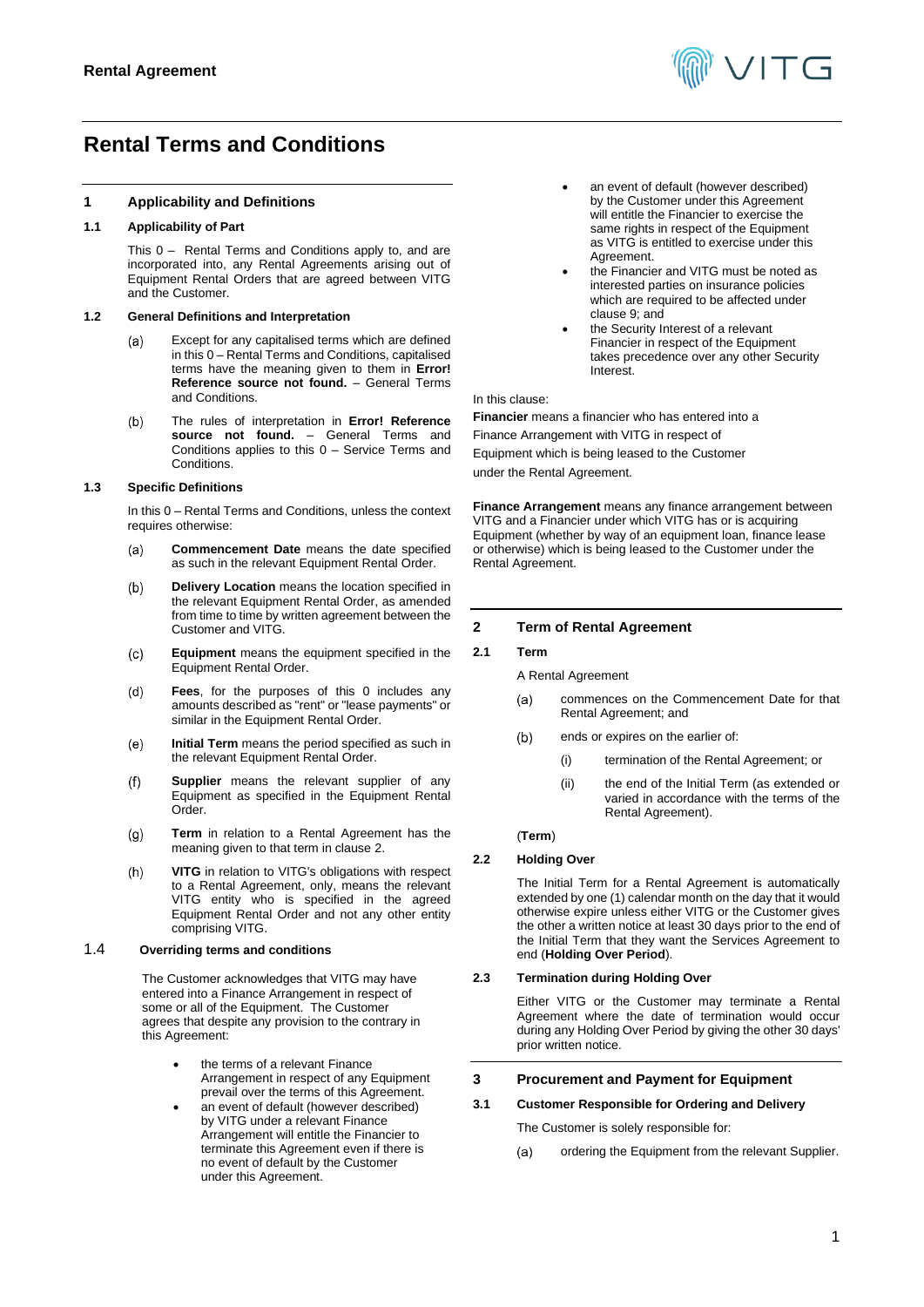- arranging for delivery and installation of the  $(b)$ Equipment to the Delivery Location.
- $(c)$ providing invoices from Suppliers with respect to the Equipment to VITG.

# **3.2 VITG to pay Supplier**

VITG will pay for any Equipment pursuant to invoices issued by the Supplier in accordance with their terms, and the Customer appoints VITG as its agent for this purpose.

# **3.3 VITG Not Liable**

As VITG is merely the financier for the purposes of paying for the Equipment and is not the Supplier, VITG is not responsible and has no Liability in relation to:

- any failure or delay in obtaining, delivering, or  $(a)$ installing the Equipment.
- $(b)$ wrong equipment being delivered; or
- $(c)$ any faults or defects in the Equipment whatsoever; and

to the extent permitted by law, VITG disclaims any and all warranties in relation to the Equipment whatsoever.

# **3.4 Customer Acknowledgements**

The Customer agrees that:

- It relies on its own skill, judgment, and due diligence  $(a)$ in selecting the Equipment and the Supplier.
- It has satisfied itself as to the Equipment's  $(b)$ condition, suitability, fitness for purpose and the validity of any warranties, guarantees and entitlements whatsoever.

# **3.5 Supplier's Warranties**

VITG agrees to do all things reasonably necessary or requested by the Customer to assign to the Customer any of VITG's benefits or rights in relation to any warranties or guarantees given by the relevant Supplier with respect to any Equipment, provided that:

- the Customer indemnifies, keeps indemnified and  $(a)$ holds harmless VITG from and against all Liabilities in relation to enforcing those warranties or guarantees; and
- $(b)$ the Customer is not in breach or default of the Rental Agreement.

# **4 Payment Obligations**

# **4.1 Payment Obligations Unconditional**

As VITG is not the Supplier of Equipment, the Customer's obligations with respect to the payment of Fees in relation to a Rental Agreement is absolute and unconditional including if:

- the Equipment is damaged, defective, or faulty in (a) any way, or there is any delay or failure in delivery of the Equipment.
- $(b)$ the Equipment is not in the Customer's possession or there is any restriction against the Customer using or possessing the Agreement.
- services to be provided with respect to the  $(c)$ Equipment have not been provided or have not been provided properly.
- $(d)$ there is any defect in VITG's title in the Equipment.
- $(e)$ any Insolvency Event occurs with respect to the Customer.

the Customer claims to have any right of set-off,  $(f)$ abatement, reduction, defence, or recoupment against VITG or anyone else.

## **4.2 Payment for Maintenance or Related Services**

If any Fees under a Rental Agreement include amounts payable for maintenance or services in relation to Equipment (whether or not they are separately identified):

- those amounts are included at the Customer's  $(a)$ request.
- the Customer has requested that VITG pays or has  $(b)$ directed VITG to pay those amounts to the relevant service provider or retain those amounts if VITG has already paid the relevant maintenance or service charges.
- VITG is not the relevant service provider and is not  $(c)$ responsible for the maintenance of the Equipment or provision of those services.
- $(d)$ VITG acts as a conduit for moneys payable by the Customer to the relevant service provider; and
- The Customer's obligation to pay any money or  $(e)$ perform its obligations under the Rental Agreement is not affected by any failure of the relevant service provider to provide the relevant services or any other matter.

# **5 Ownership and Interest**

# **5.1 Ownership of Equipment**

At all times, all title and ownership of the Equipment vests in VITG.

# **5.2 Customer as Bailee**

The Customer has no interest in the Equipment other than as a bailee and must do everything reasonably necessary to protect VITG's rights in the Equipment, including:

- notifying third parties that VITG owns the  $(a)$ Equipment.
- $(b)$ keeping the Equipment under the Customer's possession and control (and not permitting any other person possess or to seize possession of the Equipment).
- $(c)$ immediately notifying VITG if any person attempts to take possession of the Equipment.
- complying with all reasonable directions of VITG to  $(d)$ fix any signs or marks on any Equipment indicating that VITG is the owner of the Equipment.
- immediately notifying VITG if the Equipment is  $(e)$ materially damaged, lost or destroyed; and
- $(f)$ if requested by VITG, procure from any other person that has an interest in the land or premises on which the Equipment is situated an<br>acknowledgement of VITG's rights in the acknowledgement of VITG's rights in the Equipment.

# **5.3 Further Protection of VITG's Rights**

Unless VITG consents in writing, the Customer must not:

- place any plates or marks on the Equipment which  $(a)$ are inconsistent with the rights of VITG.
- $(b)$ tamper, remove or alter any plates or marks on the Equipment that are placed by or at the direction of VITG.
- $(c)$ allow the Equipment to become attached to any land or premises so as to become a fixture.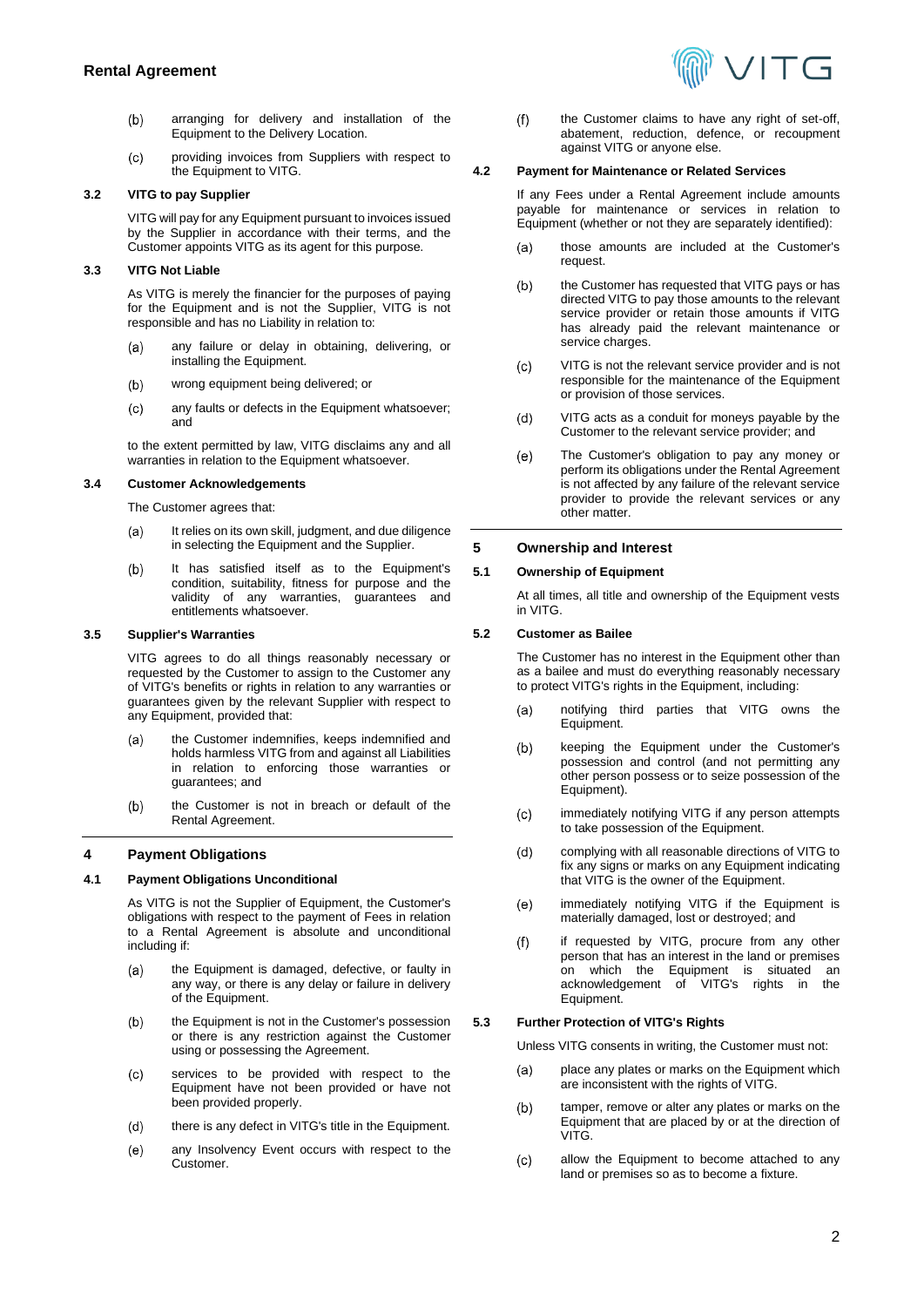

- $(d)$ allow the Equipment to become an accession to or comingled with any other property.
- $(e)$ allow the Equipment to become subject to any security interest, encumbrance, or rights of a third party of any kind (other than a security interest in favour of VITG); or
- part with possession of the Equipment or otherwise  $(f)$ allow any other person to use the Equipment or assigning, transferring, or otherwise dealing with any of the Customer's rights or obligations under the Rental Agreement to any person.

#### **5.4 No Dealings**

The Customer agrees and undertakes to VITG that it will not sell, transfer, dispose of, encumber, or otherwise deal with the Equipment or any title or rights in the Equipment or purport to do any of those things.

## **6 Permitted Use**

#### **6.1 Quiet Enjoyment**

Provided that the Customer complies with its obligations under the Rental Agreement, VITG will allow the Customer to possess and use the Equipment without interference from VITG (unless permitted under the Rental Agreement).

## **6.2 Permitted Purpose**

The Customer must only use the Equipment:

- in the ordinary course of the Customer's business;  $(a)$ and
- in the manner and for the purpose that the  $(b)$ Equipment was designed.

# **7 Risk to Equipment**

#### **7.1 Customer Bears Risk**

The Customer bears the risk of any loss, destruction, seizure or damage to any Equipment, and its possession, use, operation, and storage throughout the Term of the Rental Agreement or until the Equipment is returned to VITG (whichever is later).

#### **7.2 Indemnity for Use**

The Customer indemnifies, keeps indemnified and holds harmless VITG from and against all Liabilities whatsoever arising out of or in relation to the ownership, possession, use, storage, loss, destruction, seizure, or damage to the Equipment whatsoever (except to the extent contributed to by the fraud or wilful misconduct of VITG).

#### **8 Customer's General Obligations**

#### **8.1 Testing and Assessment**

Prior to operating or using the Equipment, the Customer must:

- inspect the Equipment and immediately notify VITG  $(a)$ if there are any defects or faults or deficiencies.
- $(b)$ contact the Supplier to attempt to rectify any defects or faults in relation to the Equipment; and
- $(c)$ identify, assess, and implement processes or procedures to mitigate any hazards or safety risks in relation to the use or operation of the Equipment.

#### **8.2 Equipment in Delivery Location**

At all times, the Customer must ensure that the Equipment is kept at the Delivery Location and must not move the

Equipment from the Delivery Location unless consented to in writing by VITG.

# **8.3 Usage Obligations**

Throughout the Term of the Rental Agreement, or at any time before the Equipment is returned to VITG, the Customer must (at its own cost):

- do all things reasonably necessary to keep the  $(a)$ Equipment safe and secure and protected from loss, damage, or harm.
- $(b)$ service, maintain and repair the Equipment in accordance with all manufacturer's, supplier's and/or designers instructions and ensure that the Equipment is in good working condition (fair wear and tear excepted).
- ensure all servicing, maintenance and repairs are  $(c)$ conducted by skilled, competent, and appropriately qualified and licensed persons.
- $(d)$ ensure the Equipment is used and operated by competent and properly qualified and trained personnel.
- ensure that the Equipment is installed in a manner  $(e)$ that is safe for any persons who use the Equipment.
- $(f)$ if the Equipment is damaged, promptly have it repaired to a condition of no less standard, utility and value than it was before the damage occurred.
- not permit anyone to use the Equipment if it is  $(g)$ unsafe or reasonably likely to cause harm to any person; and
- $(h)$ conduct regular or necessary inspections and testing of the Equipment.

#### **8.4 Customer to Keep Records**

The Customer must keep and retain all records (such as service or maintenance logs and receipts) in relation to its performance and compliance with its obligations under this Agreement and provide those records to VITG immediately on demand.

## **8.5 VITG Inspection Rights**

The Customer must give VITG or its representative access to any premises on which the Equipment is located when reasonably requested by VITG for VITG or its representatives to inspect the Equipment.

#### **8.6 No Alterations**

The Customer must not make any alterations to the Equipment (including affixing or installing any accessories, features, device, improvement, upgrade or modifying the Equipment in any way) except with the prior written consent of VITG.

#### **8.7 Notification of Termination Events**

If the Customer becomes aware of any facts or circumstances that, by the passage of time or any additional action by any person or entity, may result in VITG becoming entitled to terminate the Rental Agreement, the Customer must as soon as possible notify VITG of that fact.

#### <span id="page-2-1"></span>**9 Insurance**

#### <span id="page-2-0"></span>**9.1 Insurance against Loss or Damage**

During the Term of the Rental Agreement, and at all times before the Equipment is returned to VITG, the Customer must take out and maintain insurance with respect to the Equipment insuring it against loss, theft, damage, or destruction arising from any cause for the greater of its full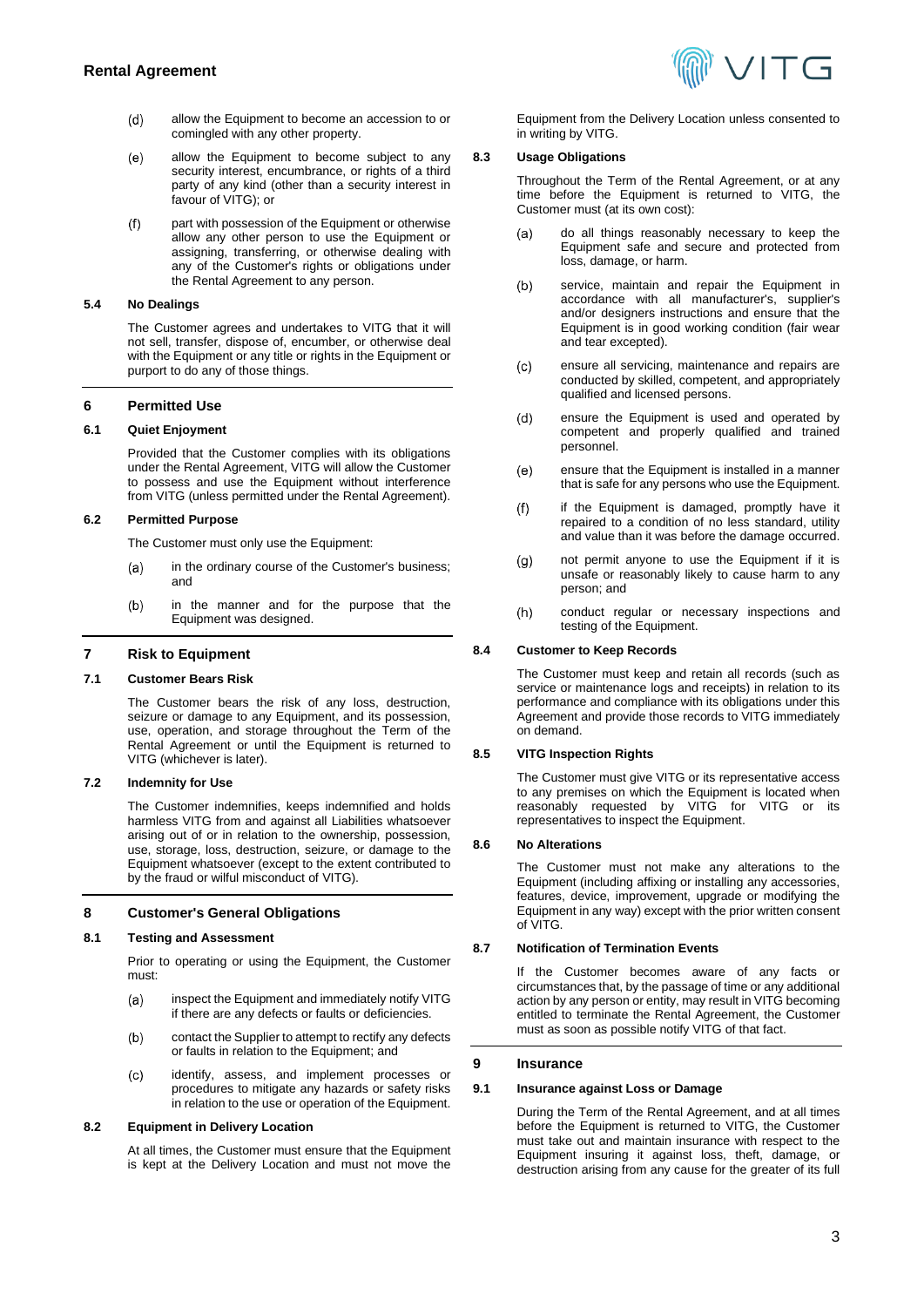

market value or replacement value with a reputable insurer that is reasonably acceptable to VITG.

## <span id="page-3-0"></span>**9.2 Public Liability**

In addition to clause [9.1,](#page-2-0) during the Term, the Customer must take out and maintain insurance against liabilities to third parties for death, personal injury, property damage and other liabilities arising out of or in connection with the ownership, use, possession, and storage of the Equipment with an insurer reasonably acceptable to VITG.

# **9.3 Insurance to Include VITG**

Any insurance policies taken out and maintained by the Customer under clause[s 9.1](#page-2-0) and/o[r 9.2](#page-3-0) must name VITG as (at least) an interested party and any insurance payments in relation to the Equipment must be paid to, or for the benefit of, VITG.

## **9.4 Evidence of Insurance**

The Customer must immediately provide VITG with evidence reasonably satisfactory to VITG to show that it has complied with its obligations under this clause [9](#page-2-1) when requested by VITG.

## **9.5 Insurance Proceeds**

The Customer irrevocably authorises VITG:

- to receive all moneys payable under an insurance  $(a)$ policy referred to in clause [9.1](#page-2-0) or payable by any other person for damage or loss of Equipment, and appoints VITG as the Customer's attorney to recover and/or compromise in the Customer's or VITG's name any claim for loss or damage under an insurance policy or otherwise; and
- $(b)$ to apply the proceeds of insurance or other moneys received at VITG's option to any debt or Liability of the Customer to VITG or towards repair or replacement of the Equipment.

## <span id="page-3-1"></span>**9.6 Total Loss of Equipment**

If all Equipment is stolen, lost destroyed or in the relevant insurer's opinion damaged beyond economic repair or otherwise seized or impounded, the Customer must immediately notify VITG and on the next time that the Customer is required to pay Fees to VITG with respect to the Rental Agreement:

- the Rental Agreement is terminated. (a)
- the Customer must pay to VITG:  $(b)$ 
	- (i) all Fees that have accrued under the Rental Agreement which have not been paid; and
	- (ii) the Cancellation Fee, calculated pursuant to claus[e 12.](#page-4-0)

# **9.7 Partial Loss**

If only part of the Equipment is affected by the events specified in clause [9.6,](#page-3-1) VITG may, at its sole discretion:

- allow the Customer to replace the Equipment with  $(a)$ substantially identical equipment approved by VITG which is free of any security interests or encumbrances (and such replacement immediately becomes the property of VITG), and the Rental Agreement continues; or
- terminate the Rental Agreement with regards to the  $(b)$ lost or damage Equipment only, in which case:
	- the Customer must make the payments specified in clause [9.6](#page-3-1) with respect to that lost or damaged Equipment only; and

(ii) the Rental Agreement continues with respect to other Equipment.

## **10 Additional Warranties**

## **10.1 Customer Warranties**

The Customer represents and warrants in favour of VITG that:

- VITG will obtain clear and unencumbered title to the  $(a)$ Equipment on payment of the relevant purchase price to the Supplier.
- the Customer has all necessary licences to use, or  $(b)$ ownership of, any software which is or may be used in connection with the Equipment; and
- the Customer will comply with the terms of any  $(c)$ licences to use any software which is or may be used in connection with the Equipment.

# **11 Return of Equipment**

## **11.1 Return of Equipment**

When a Rental Agreement comes to an end (whether by termination or otherwise), the Customer must:

- promptly return to VITG (and no later than 10  $(a)$ Business Days after the Rental Agreement comes to an end):
	- (i) all Equipment.
	- (ii) all manual and documentation in relation to the Equipment.
	- (iii) all associated parts, components, accessories, documentation, and software.
	- (iv) if the Equipment was supplied with any certificates (of authenticity or otherwise), those certificates; and
	- (v) if the Equipment was supplied with any software, any version of that software stored in a physical medium (including CD, USB drive, access code, etc)

(**Returnable Equipment**) to a location reasonably requested by VITG; or

 $(b)$ in the alternative to clause **Error! Reference source not found.** (at the option of VITG) grant or procure access for VITG to any premises in which any Returnable Equipment is situated for the purposes of VITG reclaiming possession of that Returnable Equipment.

# <span id="page-3-2"></span>**11.2 Conditions of Return**

In returning the Returnable Equipment, the Customer must ensure that:

- $(a)$ the Returnable Equipment is in reasonable working condition having regard for their age and fair wear and tear such that it can be redeployed or rented after being returned to VITG.
- the Returnable Equipment is packed and  $(b)$ transported in a manner appropriate for equipment of the same or similar type.
- the Returnable Equipment is free from any and all  $(c)$ encumbrances or security interests (other than any in favour of VITG); and
- that all Data containing information that has been  $(d)$ stored on the Equipment has been permanently deleted from the Equipment.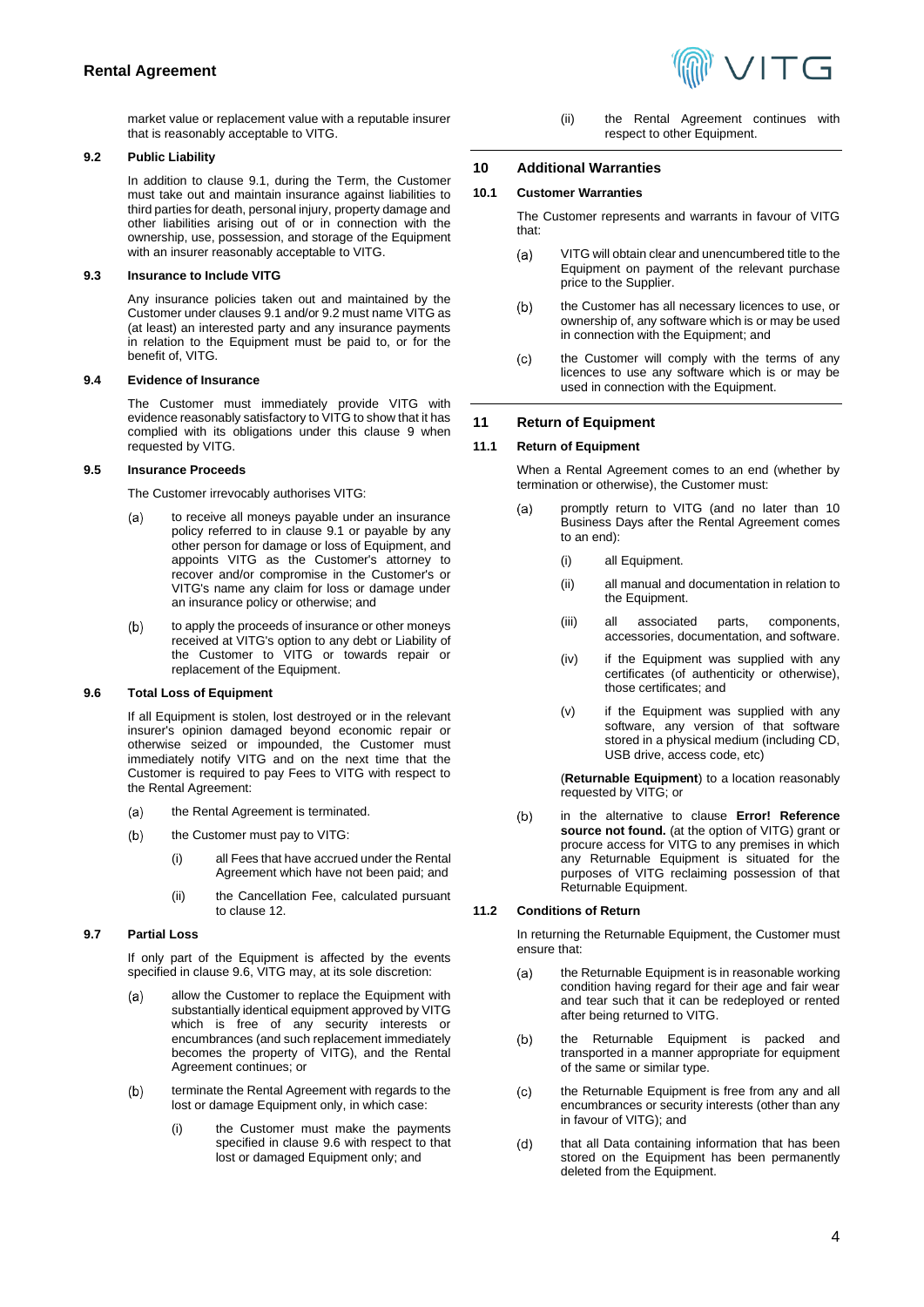## **11.3 Failure to Return**

To the extent that any Returnable Equipment is not returned to VITG within the period specified at clause **Error! Reference source not found.**, or in accordance with the terms of clause [11.2,](#page-3-2) the Customer must pay to VITG on demand VITG's reasonable costs of:

- rectifying that default on behalf of the Customer  $(a)$ (including VITG arranging for the collection, packaging, and transporting of the Returnable Equipment); or
- $(b)$ replacing that Returnable Equipment with equivalent equipment.

# **11.4 No Option to Purchase**

Unless agreed between the Customer and VITG, VITG has not granted any option, promise or representation to the Customer, whether expressed, implied, written, or oral that the Customer or any other person may purchase the Equipment from VITG at any time during or after the Term of the Rental Agreement.

## <span id="page-4-0"></span>**12 Cancellation Fee**

#### **12.1 When Cancellation Fee Applies**

The Customer must pay to VITG, as a debt due and payable, a Cancellation Fee calculated in accordance with claus[e 12.2](#page-4-1) if:

a Rental Agreement is terminated prior to the end  $(a)$ of its Initial Term (without any extensions of that Initial Term as a result of any holding over); and



- $(b)$ that Rental Agreement is terminated for any reason other than:
	- (i) clause **Error! Reference source not found.** of Part A – General Terms and Conditions (VITG Termination as a result of issues with Third Party Inputs or Third-Party Services and Products); or
	- (ii) clause **Error! Reference source not found.** of Part A – General Terms and conditions (Customer termination for VITG default).

## <span id="page-4-1"></span>**12.2 Amount of Cancellation Fees**

The amount of Cancellation Fee payable by the Customer in relation to a Rental Agreement is equal to the aggregate of all Fees that would have been paid or payable by the Customer (but has not been paid) under that Rental Agreement if it had continued until the end of its Initial Term.

#### **12.3 Genuine Pre-Estimate of Loss**

The Customer agrees and acknowledges that the amount of Cancellation Fee calculated in accordance with clause **Error! Reference source not found.** is a reasonable and genuine pre-estimate of the loss and damage that VITG will suffer as a result of the Rental Agreement being terminated prior to the expiry of its Initial Term.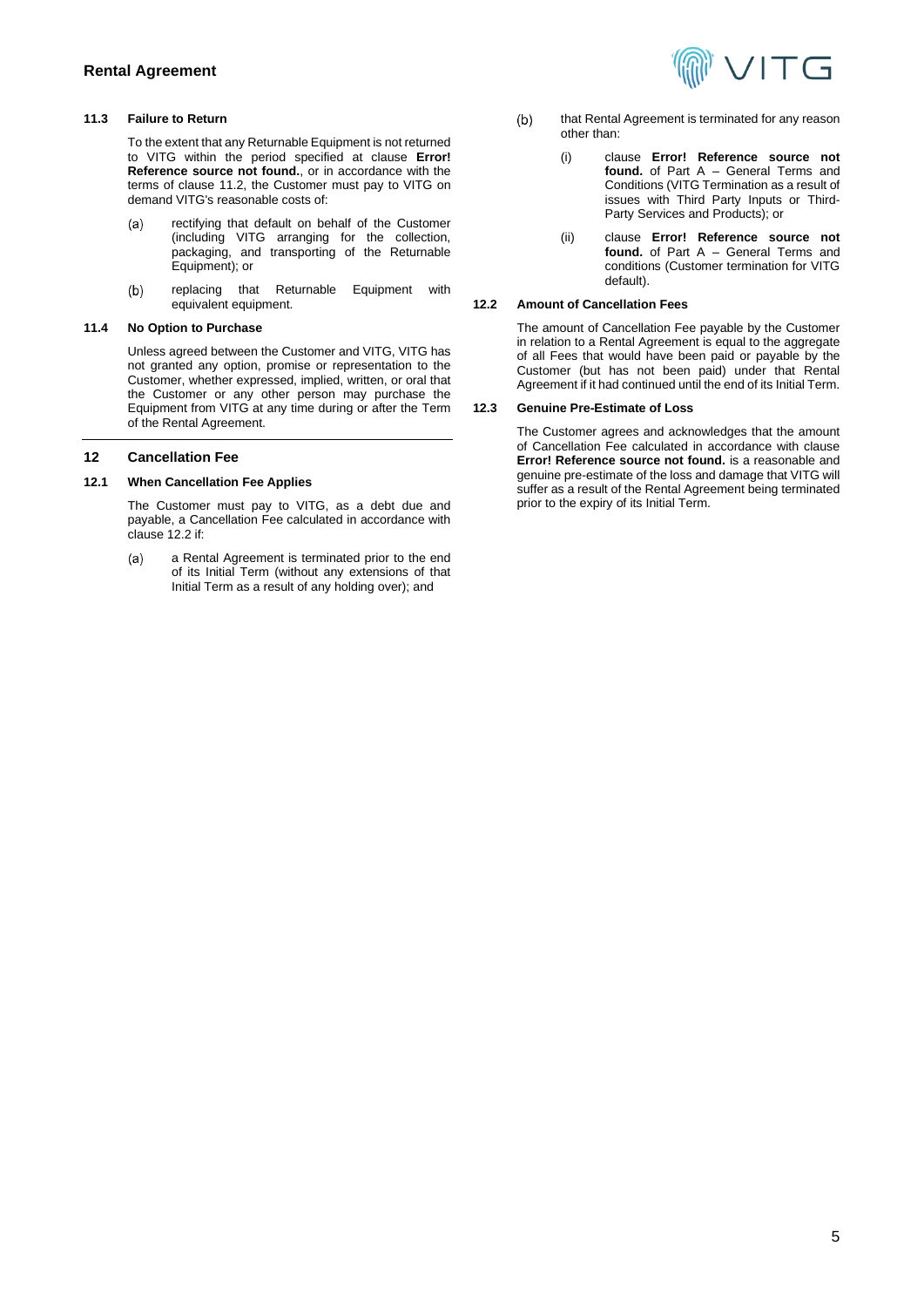# <span id="page-5-0"></span>**Part E Guarantee**

## **1 Applicability and Definitions**

## **1.1 Applicability of Part**

This [0](#page-5-0) – Guarantee applies to this Agreement and is incorporated in every Services Agreement and Rental Agreement if **Error! Reference source not found.** - Party Details specifies that the guarantee applies.

## **1.2 General Definitions and Interpretation**

- Except for any capitalised terms which are defined  $(a)$ in this [0](#page-5-0) – Guarantee, capitalised terms have the meaning given to them in **Error! Reference source not found.** – General Terms and Conditions.
- The rules of interpretation in **Error! Reference**   $(b)$ **source not found.** – General Terms and Conditions applies t[o 0](#page-5-0) – Guarantee.

#### **1.3 Specific Definitions**

In this  $0 0 -$  Guarantee, unless the context requires otherwise:

- **Agreement**, for the avoidance of doubt, includes  $(a)$ any Services Agreement or Rental Agreement entered into pursuant to the terms of the Agreement.
- $(b)$ **Guarantor** means each person specified as a Guarantor in **Error! Reference source not found.** – Party Details.

### **2 Guarantee and Indemnity**

#### <span id="page-5-1"></span>**2.1 Guarantee**

- In consideration of VITG entering into this  $(a)$ Agreement, or providing goods or services to, the Customer at the request of the Guarantor, the Guarantor guarantees to VITG the Customer's due and punctual:
	- (i) payment of any amounts payable by the Customer to VITG; or
	- (ii) performance of any other obligations.

under this Agreement, including any Services Agreement or Rental Agreement.

 $(b)$ If the Customer fails to make any payment due to VITG by the relevant due date, or to perform any of its obligations, the Guarantor agrees to make that payment or perform that or those obligations in favour of VITG on demand and as directed by VITG.

## <span id="page-5-2"></span>**2.2 Indemnity**

As an additional and independent obligation to clause [2.1,](#page-5-1)  if the Customer defaults in the performance of its obligations under this Agreement (including the payment of any money), the Guarantor indemnifies, keeps indemnified and holds harmless VITG from and against all cost, expense, loss, damage, and Liability suffered by VITG arising out of or in connection with that default.

### **2.3 Liability Unconditional**

The Guarantor's Liability under clauses [2.1](#page-5-1) an[d 2.2](#page-5-2)  $(a)$ are unconditional, irrevocable, and are continuing obligations for the whole of the Customer's obligations.



- $(b)$ To the fullest extent that the Law allows, no principle of law or equity limits the Guarantor's Liability under this Agreement.
- $(c)$ The Guarantor waives any right that they have under law which renders their Liability conditional.
- $(d)$ This Agreement and guarantee may be enforced against the Guarantor without VITG exhausting any remedies against the Customer.
- $(e)$ The Guarantor is liable, pursuant to the guarantee and indemnity at clauses [2.1](#page-5-1) and [2.2,](#page-5-2) as the primary debtor, and the Guarantor's obligations are not ancillary or collateral to any other right or obligation.

# **2.4 Continuing Guarantee**

The guarantee and indemnity under this [0](#page-5-0) - Guarantee is a continuing guarantee and is not affected, avoided, discharged, or released by:

- any variation in any agreements between the  $(a)$ Customer and VITS.
- $(b)$ any part repayment of amounts owing by the Customer
- insolvency of the Guarantor or the Customer.  $(c)$
- $(d)$ the Guarantor's death or incapacity.
- VITG releasing or discharging the Customer; or  $(e)$
- VITG providing the Customer or a Guarantor with  $(f)$ time to pay or perform an obligation.

## **2.5 No Marshalling**

VITG is not obliged to marshal in the Guarantor's favour any security which VITG holds or any assets that VITG holds or is entitled to.

#### <span id="page-5-3"></span>**2.6 Guarantor Acknowledgements**

The Guarantor acknowledges, agrees, represents, and warrants that:

- $(a)$ the Guarantor was not induced to enter into this Agreement or give this Guarantee by any statement, representation, or warranty by or for VITG.
- $(b)$ the Guarantor's obligations under clauses [2.1](#page-5-1) and [2.2](#page-5-2) continue until the Customer's obligations have been paid and performed in full and VITG has released the Guarantor in writing for any future Liabilities of the Customer under this Agreement.
- the Guarantor has obtained and relied upon  $(c)$ independent legal advice or has had the opportunity to obtain legal advice but elected not to in relation to this Agreement, guarantee and indemnity.
- $(d)$ it has not relied upon any advice from VITG's or the Customer's legal advisers in agreeing to give this guarantee.
- the Guarantor has read and understood the terms  $(e)$ of this [0](#page-5-0) – Guarantee, and does not require any further explanation from any person; and
- $(f)$ VITG may rely on this clause [2.6](#page-5-3) if the Guarantor claims that this guarantee is unenforceable or invalid because the Guarantor did not understand its terms or did not obtain independent legal advice.